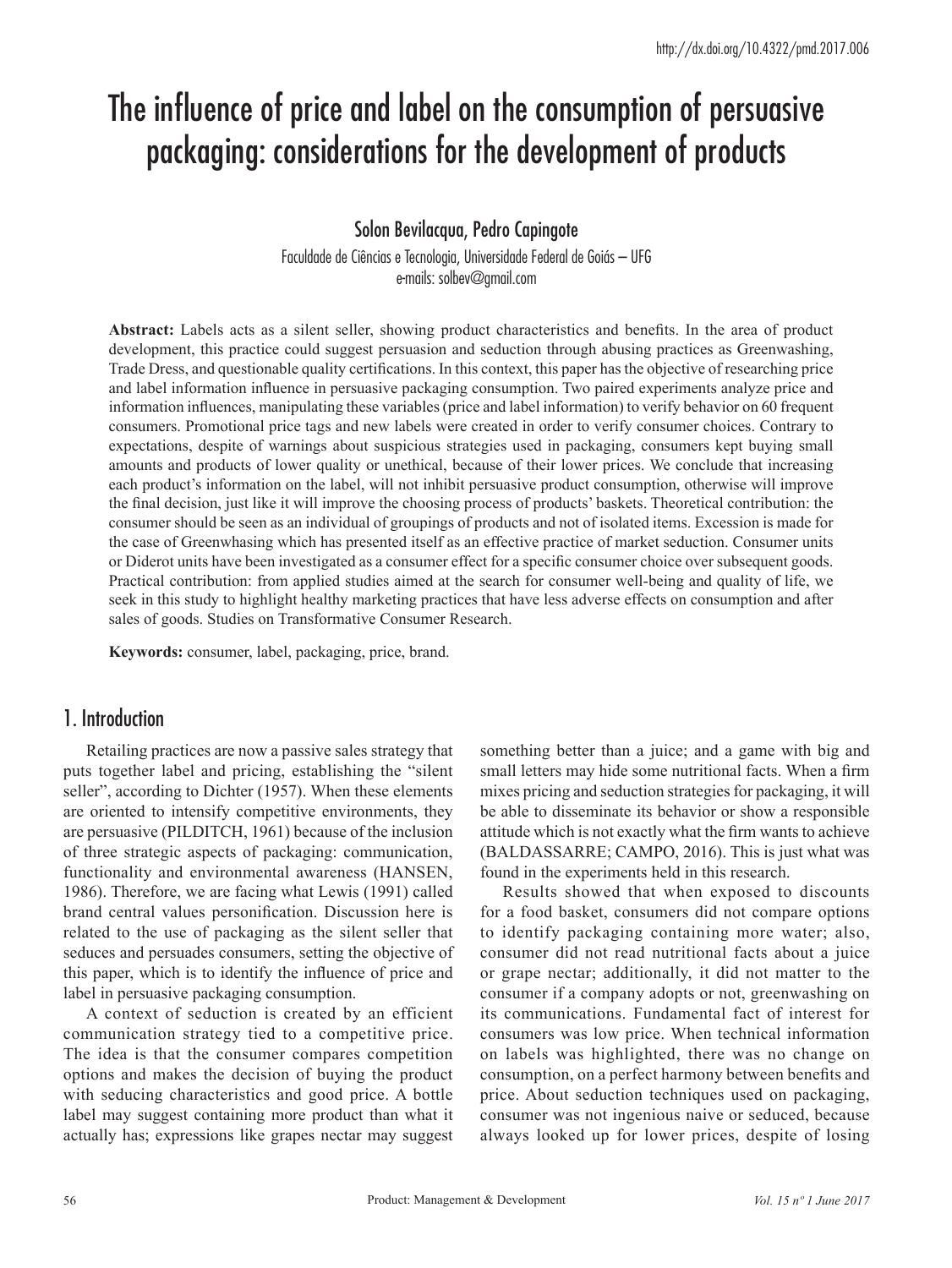quality or quantity. These considerations apply to a range of monthly average income per capita for low upper class of R\$ 2,480.00 or US\$ 715.00.

It was clear, in this scenario, that the consumer is frequently seen as a victim of seduction. Looking up for low prices suggest consciousness on the availability of options. Previous research, like Luedicke, Thompson and Giesler (2010) and Clement, Kristensen and Grønhaug (2013), show ethical consumers, who are looking for the best practices tied to prices, checked with visual equipment for tracking, identifying good options on merchandise and its packaging. This means that the relation between promotional prices and the information showed on label, suggest that the nonseduced consumer will search for the best option.

The Meanings included on goods suggest that persuasion only works if the individual is willing to be persuaded. Seduction and persuasion need the presence of some aspects to create that situation. For Campbell (2005), this persuasion is about guiding consumers to make a decision that normally he would not make spontaneously, considering he would be in a context of expectations and increasing frustrations. There is a boundary for this persuasion to be perceived as to be vicious. It is like if someone else would agree to receive a persuasion. In this way, persuasion exists only when it is convenient for the individual.

This research studies these complexities through an experiment with persuasive packaging and aggressive actions of silent sales, contributing on the understanding of potentially aggressive strategies, and the consumer behavior facing strategies thought as persuasive.

There are also four theoretical contributions: firstly, the research offers an understanding about seduction and persuasion in marketing, as they require predisposition to have an effect. Secondly, this project shows that the costumer is not worried about the nutritional facts of a product, as he is about its price. On third place, highlighting information on label only in one product of a basket can create generalized consciousness for the whole goods. Finally, consumer does not perceive as harmful the effects of abuses like Trade Dress\* or Greenwashing† , if the products present a low price.

The question here is discussing persuasion subtlety present on some packaging of foods, when mixed up with others goods. After discussion, some stories will be considered to relate promotional pricing and information on labels and packaging on a options basket consumption.

## 2. Background literature

On consumer and consumption context it is necessary to establish a value relation for individuals to create a persuasive effect. Is because of this, that "consumer victim of consumption" has a secondary role on seduction scenario, which would be another bias for consumption.

#### 2.1. Persuasion universe on consumption

In semiotic and persuasion space, stimulation finds place when it fits meanings and interests, wishes and aspirations. A persuasion is born in a message organized to seem to satisfy needs of communicants. Is so every single message it's only a message when it's an answer to the questions, obligations and interests of the communicators (PERUZZOLO, 2011). In other words, an event with the objective of convincing with saying "that is important" must be discarded, because the meaning of importance will be completed when receptor processes the message.

A seduced consumer has a bias in which there is a victim in an "apocalyptic consumption society", a critic vision focused on needs and desires as the driving incentive for consumption. It is possible to foresee, in this context, what Douglas, Isherwood and Dentzien (2013) called as "veterinary preconception", when meanings on goods and services are postpone at a time of valorization and categorization of needs.

There is a limit for this seduction seen as bad. It is like if who is seduced is predisposed to openly receive seduction. This seduction is a guide that directs consumers to making a decision that normally he would not make spontaneously, just like if he would be in a context of revolutions of expectations and increasing frustrations. The metaphor of the hypodermic needle fits here, foreseeing that empty consumers will be injected by necessity of products and services (CAMPBELL, 2005).

It is possible to infer from some cultures that details of labels may be unnoticed or understood in some other ways. Cultural formation is dominant for perceptions on packages. Gomez and Torelli (2015) explain with a chart comparing the ways in which North American and French people make their choices and how they make the interpretations of favorable information on foods. Culture, here, is a delimiter between needs or wishes and their meanings. This interpretation goes through what Miller (2013) and Campbell (2005) proposed as the dialog between ¿pleasure buying and common and sacrificing buying? Without any doubt, pleasure buyers are those exposed to seduction.

The role played by advertisement is merely one part of all the influences acting on consumers. Market is not homogeneous, turning every individual into a different agent, because of the diversity on reception of messages,

<sup>\*</sup>Trade Dress is a way in which a product is packed, labeled, disseminated or announced, including marketing strategies.

<sup>†</sup>Greenwashing is a Green make up, when a firm pretends to be a concerned corporation, with sustainable practices on products and their packaging.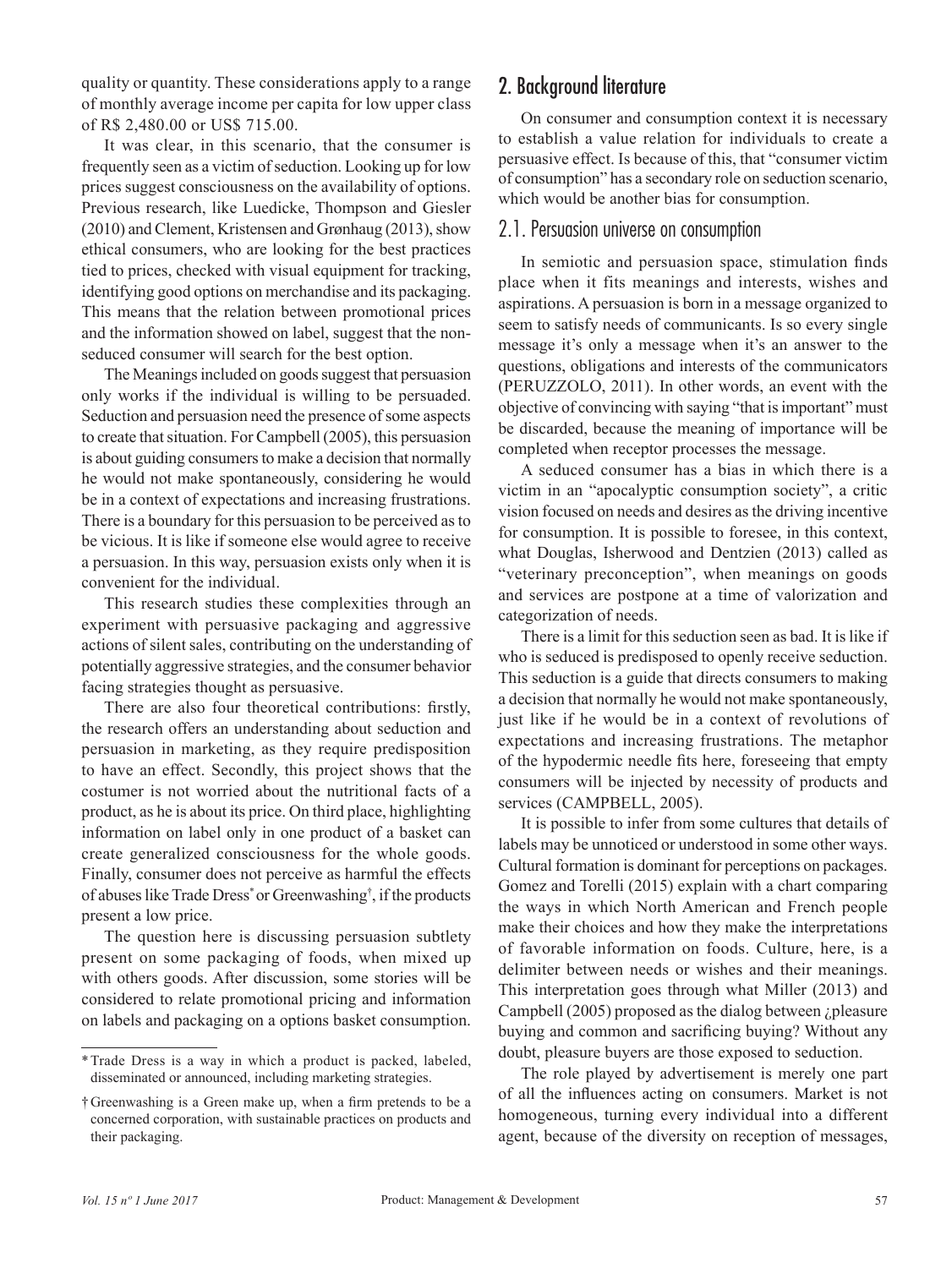answering therefore, in an intentional and differentiated way. About this persuasive practice, it is supposed that a manipulating individual of its media practices must deeply know others motivations. Symbolic meanings are included on goods, not on consumers or on their needs (CAMPBELL, 2005). On specific cases of packaging, there is a situation of mass production. If the objective of a label is to persuade, it must be created to reach thousands of consumers interpreting the same message.

Recurrently, persuasion is related to a shopping mall and other consumption places. Certainly, this space has been target of critics related to overconsumption and to a futile adventure of purchasing. Other territories must be considered, like e-commerce. Sales are about gaining access, and not about products, creating a need of establishing new ways of socialization, communications, and the ignored development of practices relating subjectivity with a material culture. If these aspects were taken in consideration, there would be people involved in rationality processes and canceled subjectivities (BARBOSA; CAMPBELL, 2006). Taking the example of packaging seen as a silent seller, effectivity will occur when environment is warm and receptive.

Persuasion is a symbolic trick tending to convince others about changing their attitudes or behaviors through the transmission of a message in a free choice environment (PERLOFF, 2010). It is about an influence activity that turns out to be effective when attitudes and opinions are modified creating new emotions (PARSONS, 1963). There is a fundamental factor for persuasion turning effective, consisting in the identification of a circumstance that allows an answer. Persuading is both pleasing as convincing; so that men can govern more by caprice than by reason (PASCAL, 1985).

This persuasion may occur with the consumer not perceiving its processes, and being hiden even on inoffensive questions (WILLIAMS; FITZSIMONS; BLOCK, 2004), just like it happens on interpersonal communications as word of mouth (BERGER, 2014), and turns to be more effective if the argument is used with other technical knowledge (BHATTACHERJEE; SANFORD, 2006; SUSSMAN; SIEGAL, 2003). If the goal of the practice is to persuade through processes of motivation, memory, learning, perception, social interaction, personality development, cognitions and language, the first step would be to select contingencies of reinforcement, fundamental on each situation (SIDMAN, 1989). In the same way, Cialdini (2001) shows six main principles that guide persuasion: reciprocation; linking; commitment and consistency; social proof; authority and scarcity. These principles are more effective when suggesting automatic processing

of information. Being indifferent about the result of a persuasive message, hurried, stressed out, distracted or tired are situations that drive a person to using automatic processing. Boush, Friestad and Wright (2009) talk about misleading advertising as the more explored automatic resource with the aim of breaking barriers of consumer resistance.

Persuasion is a trite and frequent act on daily consumption practices. Everyone, eventually, tries to persuade through encouragement, flattery, praise or reward, making it clear that failure on answering to expectations and exigencies will result on withdrawing of already given rewards. A subtle persuasive effect is exemplified on the study of Ketelaar et al. (2016). Authors tested the effect of physical proximity between two individuals, as a persuasion of consumption in a store. Results indicate that emotions triggered by proximity would influence purchasing satisfaction, aversive behavior, willing to buy and number of alternatives considered. Another example related to the subtleness of persuasion was made by Das (2016), who researches nonverbal communications on the effectivity of retailing sales. Sellers who received training of simple aspects as tone of voice and personal hygiene, were more effective than those without training. Making more effective sales practices may be extended to the consumer, with the intention of creating more consciousness on his practices (BUBLITZ et al., 2013).

Pratkanis (2011) organized about 100 influence tactics in four categories empirically tested: (1) Ambiance (environment is prepared for persuasion being more effective); (2) Social (tactics about social relations); (3) message effectivity (persuasive message manipulation for increasing the power of the persuasion); (4) emotions (calling to emotions, feelings and attitudes). In a research looking for measuring the success of influencing practices on consumption, Pandelaere et al. (2010) analyzed concordance on facts unrelated to purchasing routines in a store. Elements as "I think it is allowed that women pay less than men" were told with the objective of identifying if sales were more or less effective. Authors found that people turn to be willing to buy when there is concordance on discussion, despite of controversy. For Reich and Tormala (2013), when it is intended to change other people's minds, or to influence their decisions, it is required to send a consistent message or to repeat the principal opinion of who is willing to persuade.

Virtual world also is the result of empirical studies when persuasion is researched. This space is usually tied to consumers evaluations, expert evaluations, or special discount products are presented (KAPTEIN; ECKLES, 2012). Kukar-Kinney, Scheinbaum and Schaefers (2016) created a motivation theory of online buyer behaviour for promotions, focusing on compulsive buyers. This theory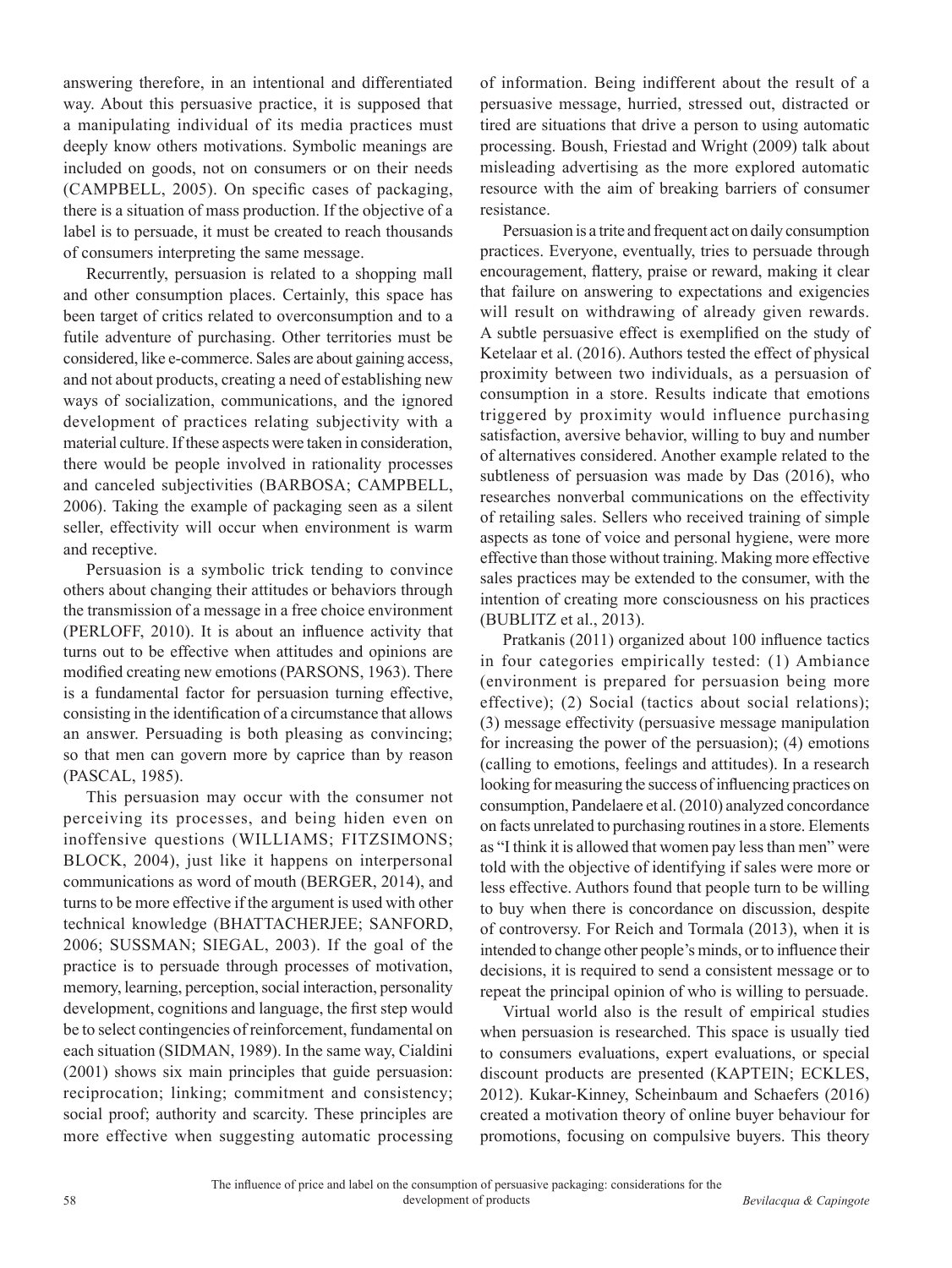offers answers to attitudes like the effect of increasing time pressure (product only available for today). Strategies like this one, must be oriented to consumer reality, because even when misinterpreted it is going to cause other strategies related to stock and fabulous selling, as 'reduced stock' and "more than a million of copies sold" (KAPTEIN; ECKLES, 2012). It is noteworthy that due to offer excess and the variety of products, such practices are successful only when the consumer is predisposed. Devolution, for example, may be cause of dissatisfaction, turning into a loss for suppliers.

The scale proposed by Modic (2013) and Modic and Lea (2013) suggest a way to find persuasion practices and to avoid internet scam. The scale defines influence of authority, social influence, self-control and the need for consistency as its dimensions. Uncertainty factor is fundamental for persuasion process (KUPOR; TORMALA; NORTON, 2014). The Authors quote a case of a phrase like "She could turn into" that may be more persuasive than "she is". With regard to increase ads efficiency, warning text must not include technical descriptions, but clear ones about potential negative results (MODIC; ANDERSON, 2014). A direct warning has to be prioritized over an authority position. Specific warnings are more effective than abstract ones. Affective positioning on work brings better effects than tough ones. Social influence seems to be less efficient than a trend. Actually, using coercion (instead of persuasion) has to be minimized once it is known to be counterproductive.

In this scenario, seduction turns out to be a message that creates, reinforces or changes others answers (KLUCHAREV; SMIDTS; FERNANDEZ, 2008). Depending on how they are created, these messages may change the consumer's decision process, establishing not projected standards. This information tends to generate immediate and concrete promises for products and services. On the choosing process there are four stages, defined by Mowen and Minor (2003): problem recognition, research, alternatives analysis, and choosing and evaluation. Knowing this path, persuasion may take one of two routes: peripheral and central. The difference is on the consumer's level of involvement. On the central route, there is a wise consumer focused on the message. On the other hand, authors describe that on the peripheral route, the analysis of pros and cons is absent. Under low involvement circumstances, there may be changes on beliefs, but attitudes and feelings do not receive influence. Therefore, persuasion occurs in universes of beliefs or of arguments and context motivations. In other words, music or fragrances may cause persuasion, and this can be wicked for authors with a critical approach of consumption.

## 2.2. Persuasion with Greenwashing and Trade Dress

Modern tactics for labels and packaging must be seen as sophisticated persuasions. There are two common and pragmatic examples perceived as a trend among packaging designers: Greenwashing and Trade Dress.

Greenwashing works as a makeup to hide real intentions through dissemination of products seen as ecological. It is a correct, sustainable or eco-friendly environmental and ecological speech, regarding to link the promoter's image of that information to preservation causes, although they are generating impacts on the environment and, in worst cases harmful impacts on ecosystems. Greenwashing have to be analyzed as misleading advertising (MAHONEY et al., 2013). Some related examples are:

- 1. "Disguised cost": the communication calls the consumer attention on a process, but do not explain the development of the process. For example: recycled paper may consume more water and energy than non-recycled paper. Green paper becomes a new product after the process. It may wonder what the cost of such operation might be?
- 2. "Absence of evidence": product says it good for the environment, but it does not say how. It may be questioned how much an industrialized product can return organic essence to nature?
- 3. "Uncertainty": a product sold as sustainable, but there are no indications about if it is the product by itself or is it about its packaging. If the product is perceived as natural, it would also be expected for its packaging.
- 4. "Irrelevance": the product says it has an eco-friendly attribute, but that isn't mandatory or may be mandatory. What is required by legislation turned to be a competitive resource?
- 5. "Less bad": manufacturer must inform healthy issues product may cause, because of its composition. There is a relevant information omission.
- 6. "Lie": manufacturer presents an inexistent label. Disclosed information does not reflect reality.
- 7. "Misleading label worship": manufacturer discloses a sustainable product certified by firm itself. The Certification is not provided by an international organism.

Green speech can be reduced to a communication guided by a green and politically correct trend. In this research a greenwashing product is analyzed: Steel wool Bombril Eco. The adopted certification was created by manufacturer, not by a certifier organization.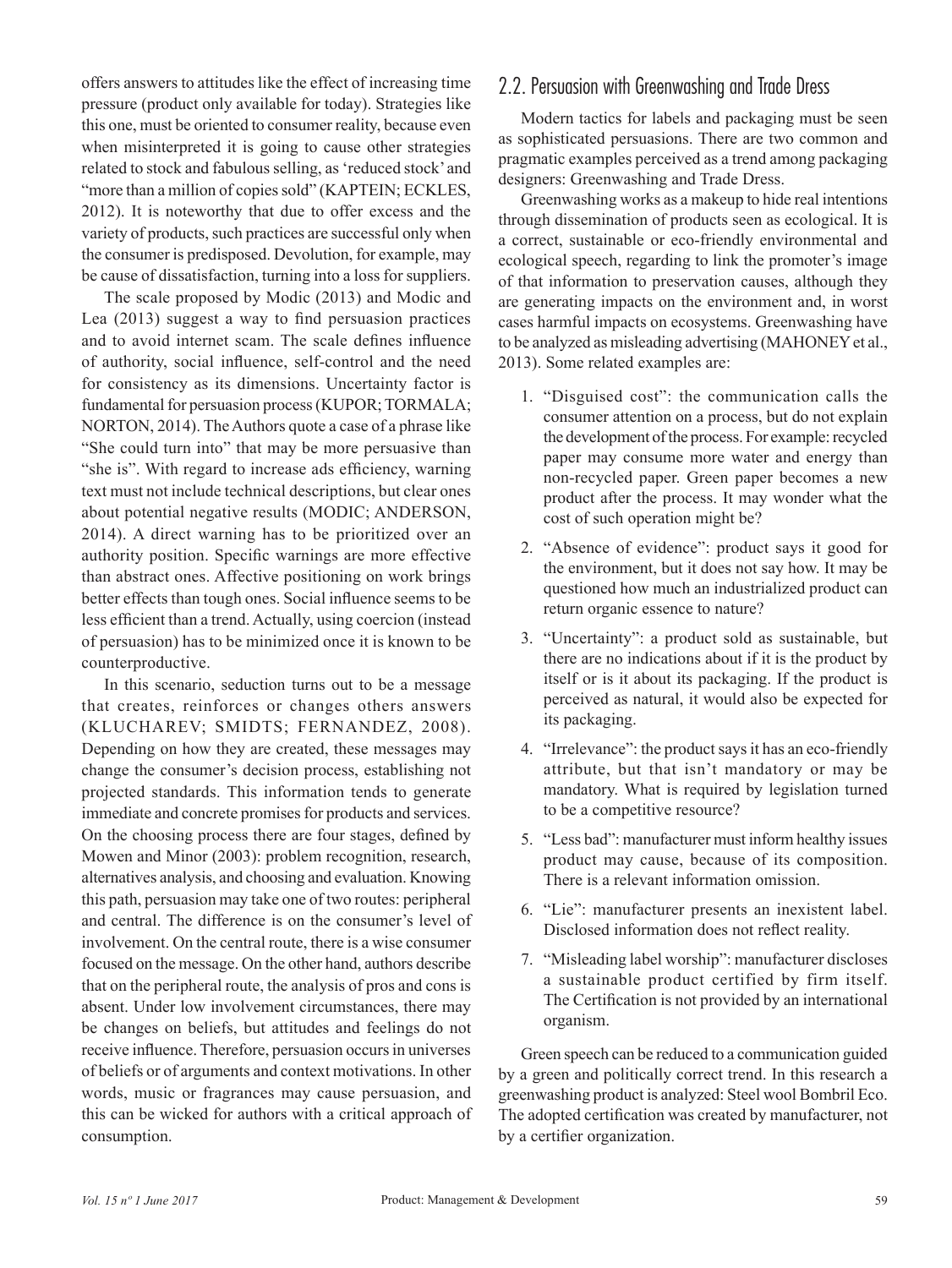Trade Dress is a legal protection practice for products and there packaging. It is a protection form for intellectual property, attaining from brand imitation to the subtle copy that can confuse the consumer. It is about colors, shapes, packaging, labels, among others (LE ROUX; BOBRIE; THÉBAULT, 2016). The product analyzed is called Mr. Muscle, offered with label similar to the top seller: CIF. Quantity, shapes and design are similar, just like their prices.

## 3. Methodology

A two experiment research was held with a "before" and "after" structure for participants. Experiment 1 including questions about which of the two products you would buy for its "normal" price, and then, which ones would buy for "promotional" price. Experiment 2 shows improvement of information on products labels, highlighting information about quantity and nutritional and quality facts. Alternative hypotheses to center research question are described (SIMMONDS; SPENCE, 2016; SILVA et al., 2017; MARTINHO et al., 2015): SPENCE

- H1:Price reduction inhibits the attention on information included on persuasive packaging.
- H2:Increasing information included in labels reduces consumption of persuasive packaging.

#### 3.1. Participants

Criteria for selecting participants were: frequent consumers of food and cleaning product retail (Regular and monthly purchases for the home), more than 18 years old and non-university students. With these criteria it was intended not to include people with knowledge on persuasion strategies in marketing campaigns. Then, 60 randomly selected participants were interviewed. Predominantly, the participants were male (55%); Classified as low upper class (R \$ 2,480.00 or US \$ 715.00 percapta monthly income).

#### 3.2. Experimental design

The approach to the consumers was random; they were asked if they were responsible for home purchases. A Federal University of Goiás student collected data. The Consumers were taken to a shelf in the supermarket, where products and prices were shown. A sheet was used to collect data, including demographic information at the end of interview.

In the sequence, analyzed products are described.

Mineral water in presentations of 350 ml, 330 ml and 310 ml. These three options were included in the study because of packaging physical similarity. If the consumer would not read the label, he will hardly identify they have different quantities. The Presentation of these three options suggests the consumption of traditional size of 500 ml.

Repellent Mats. Mats against mosquitoes have different acting times. Packaging suggest more and longer sleep nights; however, lower prices represent shorter lasting, and even displaying information about lasting "x" sleep nights, do not show any definition of what it would be a sleep night.

Yogurt and Dairy beverages, Dairy beverages are produced from whey, a liquid product resulting of cheese production. On the other hand, yogurt is bacteria fermented milk, so these are two different products, but with barely perceptive differences on packaging, which also used similar typographies and color use strategies to call consumers attention.

Sweetener and Sweetener Plus. Sweetener offers a drop for every sugar tablespoon, while another product of the same company, called plus, reaching the same objective with the same drop quantity, but 30% more expensive. Composition is the same.

Juice and Nectar, Grape Juice analyzed here is totally made from grapes juice, and Nectar has just 40% of juice. Both of them are very similar, confusing consumer on his choices. The cheaper product is more consumed, even when it is a sub product of grapes juice.

Cream cleaner. This a typical imitation of follower design: similar packaging to competitors. Analysis made for packaging shows confusion in choices, at first glance, products may mislead consumers.

Sponge/Steel Wool. Analyzed products emphasized on an attribute that makes them more expensive: ecological or sustainable. The idea was to verify how much this dubious appeal would be seen as interesting and differential for consumption. Product included in experiment received a quality certification granted by manufacturer and owner of the brand. Furthermore, the product informs to be good for the environment, but does not explain how or why. In 2004, a group of consumers, together with a national council of advertising regulation‡ , presented an appeal against this company, asking them to stop using the slogan "100% ecological", because of the difficult on testing its validity. Although the concept "Bombril Eco" is still being used (CONSELHO..., 2017). Price tags were design to create similarity to those frequently used on retail, taking advantage of the consumption environment. The Consumers seldom visits the supermarket just to buy one product of plenty of options.

<sup>‡</sup>Conselho Nacional de Autorregulamentação Publicitária (Conar)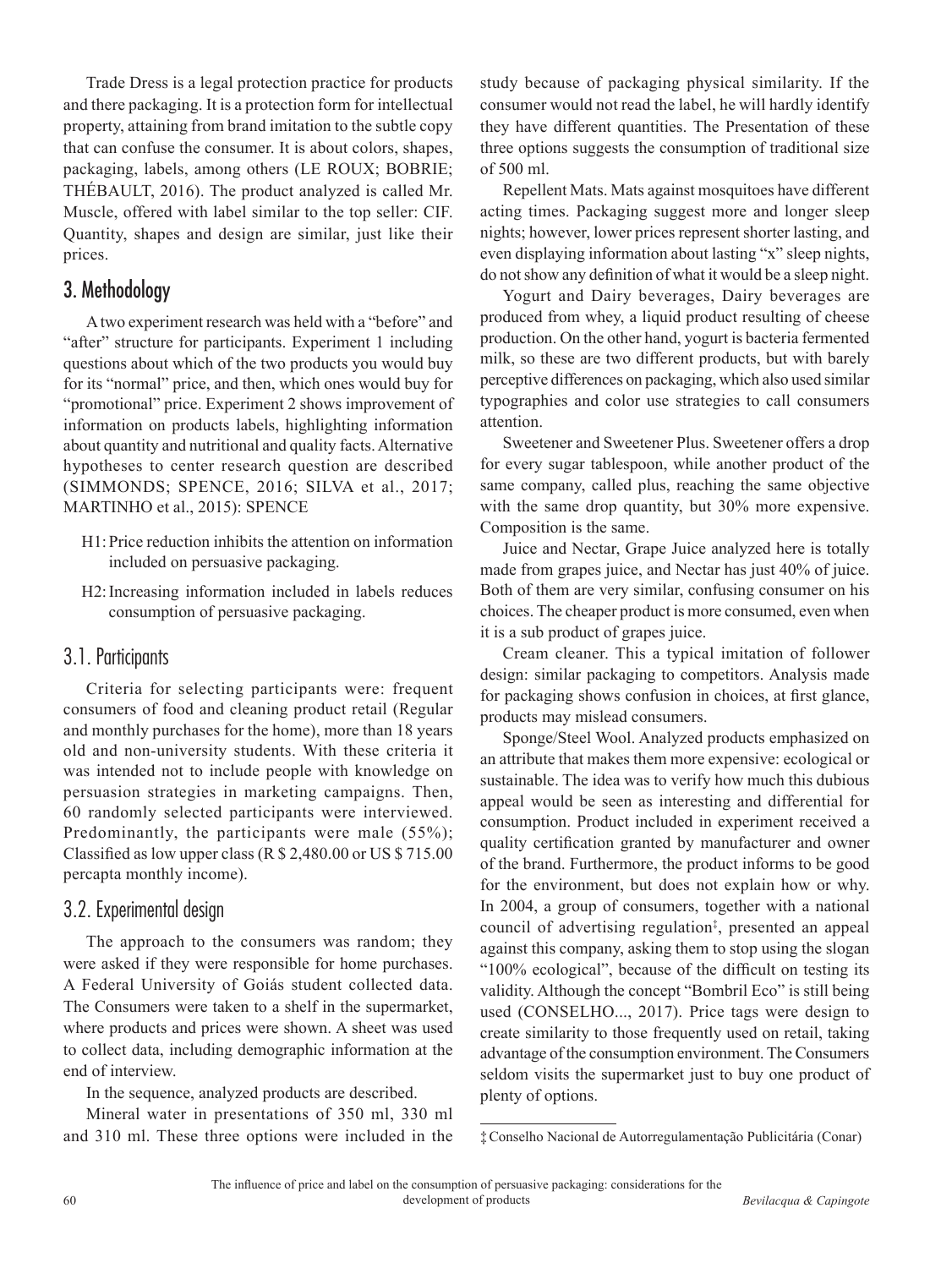## 3.3. Practical scheme

## 3.3.1. Control of strange variables (VEs)

We estimated two possible foreign variables in the experiment: consumption and brand environment. We avoided applying the research to the point of purchase and using different brands for the evaluated products.

## 4. Discussion

#### 4.1. Experiment 1

#### 4.1.1. Design

In February 2016, 60 people were asked to be involved in the research, showing seven different products displayed on a table, everything with the respect prices, similar to the prices offered in retailing, simulating a supermarket shelf.

#### 4.1.2. Procedure

On a control sheet, every answer to "Which of this products would you buy for this price?" was registered.

In a second moment, some products will have a manipulated labels: Mineral water Indaiá 310ml; Dairy Beverage Paulista (Fruits Pulp); Sweetener Assugrin Plus; 100% Grapes Nectar, Cream Cleaner Mr. Muscle and Steel Wool Bombril Eco. These products were chosen because of the effectivity of their labeling tactic. Again, participants were asked which products they would buy. Data collected, including age and family income, were tabulated in a spreadsheet.

#### 4.1.3. Operational variables

OV1: Price (20% reduction on products' price)

#### 4.1.4. Theoretical variables

TV1: Persuasion (consumption realization)

#### 4.1.5. Analysis

In experiment 1 the consumer must indicate the products he would buy. Prices were normal, the same offered in retail. Then, products seen as persuasive ones were tagged with promotional prices. Results showed clear changes in three products consumption. Products with promotional price were: Mineral water Indaiá 310ml; Dairy Beverage Paulista (Fruits Pulp); Sweetener Assugrin Plus; 100% Grapes Nectar, Cream Cleaner Mr. Muscle and Steel Wool Bombril Eco.

Reported results in Table 1 show that only the Cream Cleaner (0.0082) and the Dairy Beverage (0.0047) significantly influenced research questions . Using *p-value* criteria, it was observed a moderated influence of the Sweetener.

Due to the small sample size and paired data, median was the appropriate measure of central tendency, using Wilcoxon as the statistical test for the analysis. Through results in Table 1, can be observed that median was different *before* and *after* in the "sweetener", "cream cleaner" and "dairy beverage" cases, with an unilateral probability of 0.05. *Price reduction, in fact, inhibits the attention on information included on persuasive packaging of grapes juice, clean cleaner and yogurt, with moderated and significant influences.*

#### 4.2. Experiment 2

### 4.2.1. Design

Experiment 2 followed the same procedures of experiment 1, but asking consumers about how would their goods basket be, considering offered prices. New labels were created to enhance information level of packaging about composition and quantity. Characteristics about being persuasive or not were highlighted: bigger font size about water quantity in mineral water bottles; juice percentage in each product (40% for nectar and 100% for juice); and sweetener drops per product (normal and plus). Steel wool information was the only product not manipulated.

### 4.2.2. Procedure

On a control sheet, every answer to "Which of this products would you buy for this price?" was registered.

In a second moment, the handled labels were as follows: Mineral water Indaiá 310ml; Dairy Beverage Paulista (Fruits Pulp); Sweetener Assugrin Plus; 100% Grapes Nectar, Cream Cleaner Mr. Muscle and Steel Wool Bombril Eco. These products were chosen because of the aggressive labeling tactic. Again, it was asked to participants which products would they buy. Data collected, including age and family income, were tabulated in a spreadsheet.

#### 4.2.3. Operational variables

VO2: Label (change in labeling information)

## 4.2.4. Theoretical variables

TV1: Persuasion (consumption realization)

| Table 1. Influence on research question. |  |
|------------------------------------------|--|
|------------------------------------------|--|

| Produts                           | p value | Influence on research<br>question |  |
|-----------------------------------|---------|-----------------------------------|--|
| Mineral water                     | 0.5637  | Little or none                    |  |
| <b>Repellent Mats</b>             | 0.6547  |                                   |  |
| Sweetener                         | 0.0455  | Moderated                         |  |
| 0.3173<br>Grapes Juice and Nectar |         | Little or none                    |  |
| Cream cleaner                     | 0.0082  | Very strong                       |  |
| Yogurt and Dairy beverage         | 0.0047  | Very strong                       |  |
| Steel Wool                        | 0.5640  | Little or none                    |  |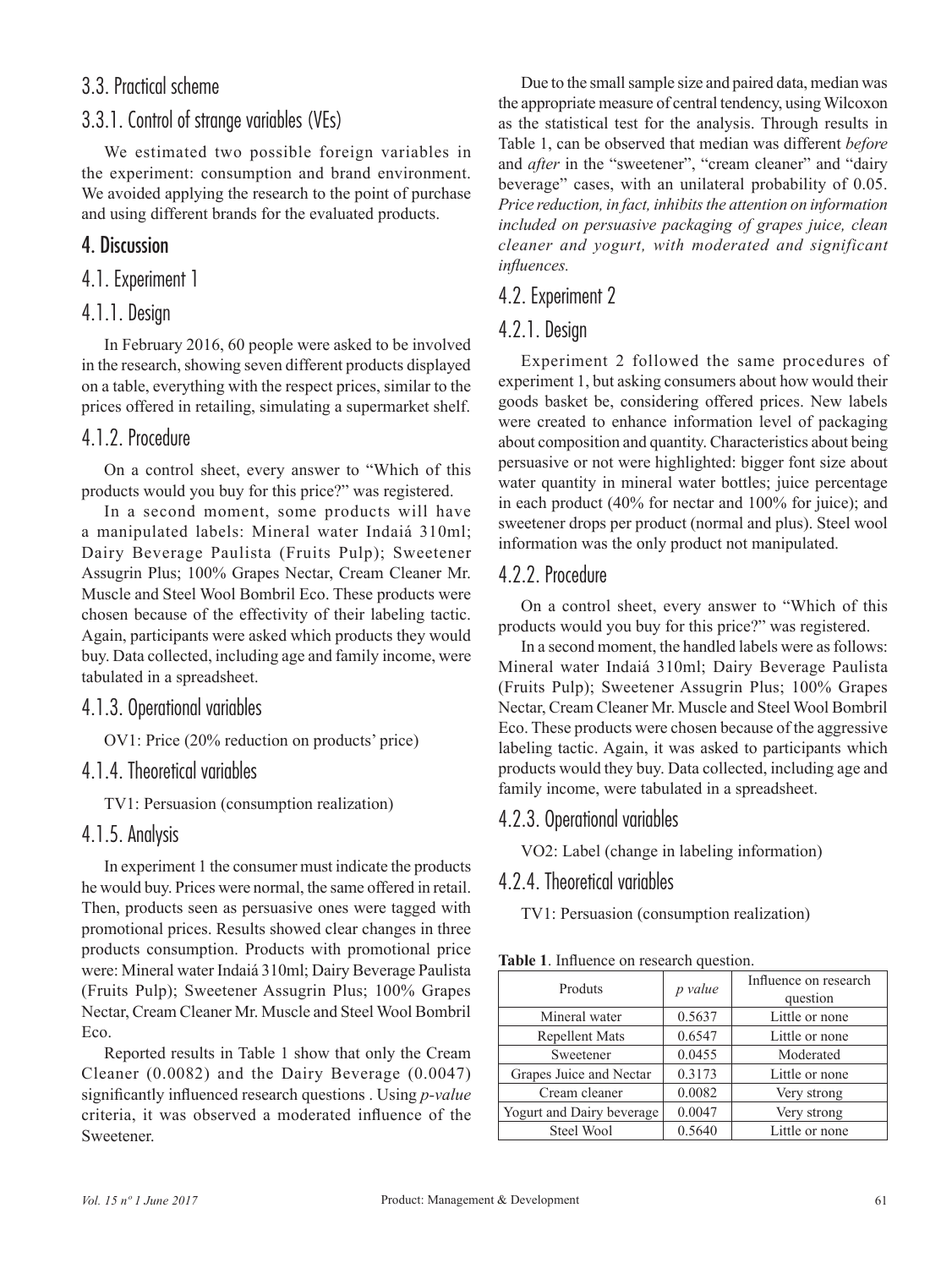## 4.2.5. Analysis

Due to the small sample size and paired data, median was the appropriate measure of central tendency, using Wilcoxon as the statistical test for the analysis. Through results in Table 2, can be observed that median was different *before* and *after* in "mineral water" and "juice and nectar" cases, with an unilateral probability of 0.05. *Increasing information included in packaging reduces consumption of mineral water and grape nectar, with suggestive and moderate influences on research question.*

According to Figure 1, the choices of some products were significantly modified. Adding extra information in labels caused a different behaviour in choosing these products: mineral water, repellent mats and grapes juice/nectar.

Other product choices were not significantly influenced. This means that adding extra information in labels was not enough for a change on consumer behavior for these products: sweetener normal/plus, cream cleaner, yogurt/dairy beverage, steel wool.

Yet, based on results on Figure 1, it can be observed that choices changed significantly in three categories of products: mineral water, repellent mats and grapes juice/nectar. Therefore, in experiment 2, H1 and H2 were rejected.

| <b>rapic 2.</b> Inhuence on research question. |                                   |  |  |  |
|------------------------------------------------|-----------------------------------|--|--|--|
| p value                                        | Influence on research<br>question |  |  |  |
| 0.0955<br>Suggestive                           |                                   |  |  |  |
| 0.1745                                         | Little or none                    |  |  |  |
| 0.1572                                         | Little or none                    |  |  |  |
| 0.0455                                         | Moderate                          |  |  |  |
| 0.1572                                         | Little or none                    |  |  |  |
| 0.1797<br>Yogurt and Dairy beverage            | Little or none                    |  |  |  |
| 0.5637                                         | Little or none                    |  |  |  |
|                                                |                                   |  |  |  |





grapes

yogurt and

**Figure 1.** Practical scheme.

Choices of steel wool Bombril Eco did not change, noticing that any information was added to its label, so that it remained just like presented in experiment 1.

## 5. General discussion

#### 5.1. Interpretation of findings

Experiment 1 supported H1 for three products: Sweetener Normal/Plus, Cream Cleaner and Yogurt/Dairy Beverage. When manipulating labels adding information about quantity and composition, answering behavior was homogeneous. In a pragmatic form, responding results were balanced, as if the consumer was prepared about tactics and differences of persuasion. In other words, consumer is now more conscious on consumption.

Figures 2 and 3 refer to the procedure of manipulating the price tags of the experiment. Table 3 shows the general scheme for experiment 1 and 2.

Persuasion happens on a conscious consumption level. Participants changed their preferences to promotional products, ignoring elements like information levels on labels, even when it meant a diminution of quantity in packaging in mineral water bottles. It must be paid attention to the fact that none of the interview consumers tried to calculate which option could represent cost-benefit relationship, a fact that was expected to happen on mineral water bottles, since each one had a different quantity (310, 330 and 350 ml).

In experiment 2 it was observed homogeneity in choices. Increasing information level created a scenario in which consumer was just an observer of foreseen differences in every option, supplying balanced results. The consumption

| ASSUGRIN ADOC.               | <b>100ML</b> |
|------------------------------|--------------|
| <b>WWW.WINGRETTER</b> \$3,00 |              |

**Figure 2**. Discount price.

| <b>SUPER PROMOCAO</b> |              |
|-----------------------|--------------|
| <b>ASSUGRIN PLUS</b>  | <b>TOOML</b> |
| <b>WWW R\$3,15</b>    |              |

**Figure 3.** Price without discount.

#### **Table 3.** Practical scheme.

|       | Experiment 1 |             | Experiment 2 |         |
|-------|--------------|-------------|--------------|---------|
|       | Before       | A fter      | Before       | A fter  |
| Price | Normal       | Promotional | Normal       | Normal  |
| Label | Normal       | Normal      | Normal       | Altered |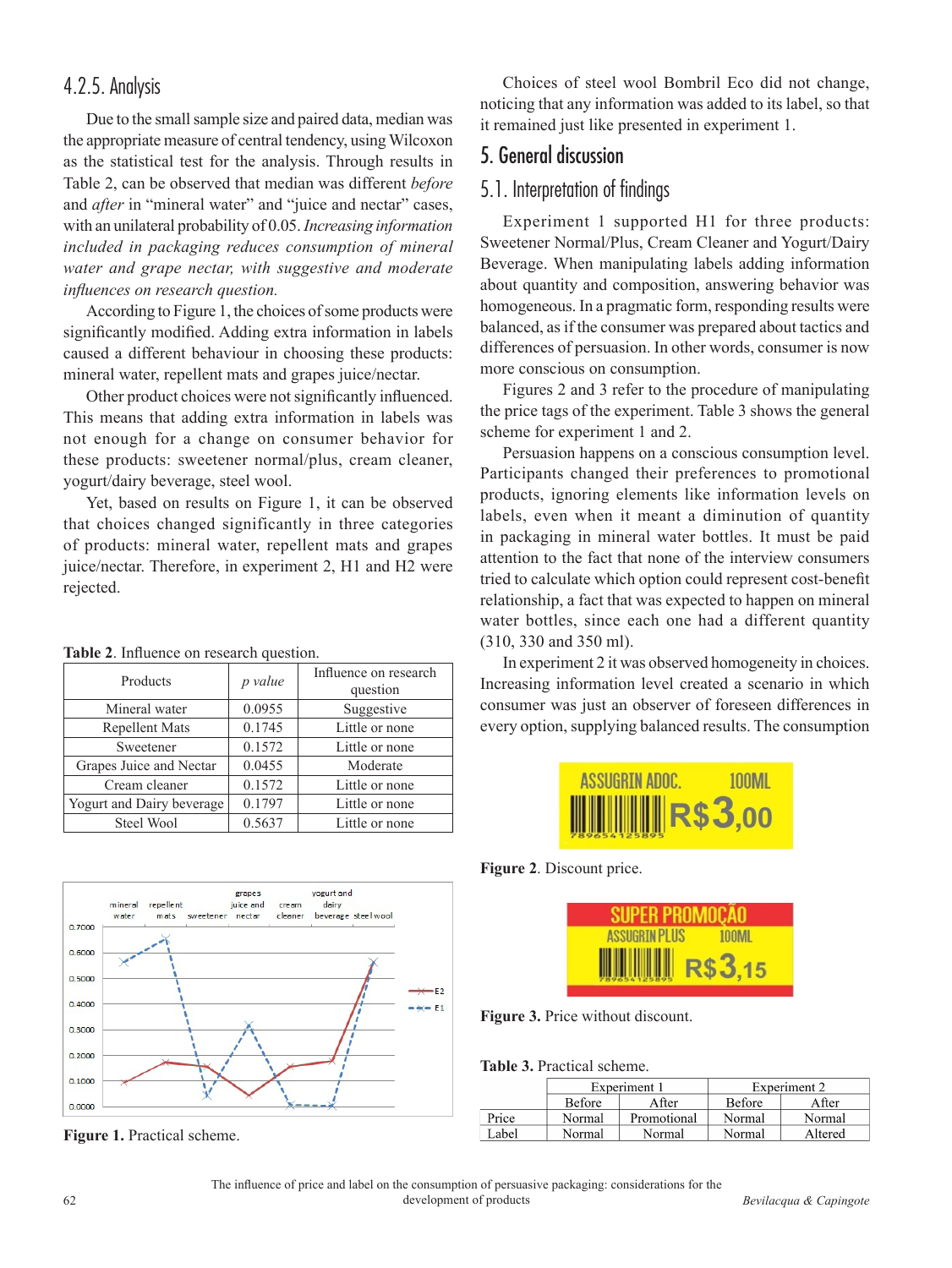basket was seen as set of items, not as individual ones, as observed in experiment 1, suggesting an evolved consumer that perceives purchasing as a consumption unit.

### 5.2. Theoretical and managerial contributions

Economic theories foresee consumer as a *homo economicus,* while behavioral economic theory suggest an interference of subjectivity in logical choices. In this research, a warning with isolated products was given to consumer, resulting in a generalized warning for the whole basket. Consumer reacted paying more attention on every subtle detail in packaging of the other products.

Theoretical contribution: the consumer should be seen as an individual of groupings of products and not of isolated items. Excession is made for the case of Greenwhasing which has presented itself as an effective practice of market seduction. Consumer units or Diderot units have been investigated as a consumer effect for a specific consumer choice over subsequent goods (BELK, 1995; FOURNIER, 1998; MCCRAKEN, 1990).

Practical contribution: from applied studies aimed at the search for consumer well-being and quality of life (BELL; EMORY, 1971; SHETH; PARVATLYAR, 1995), we seek in this study to highlight healthy marketing practices that have less adverse effects on consumption and after sales of goods. Studies on Transformative Consumer Research (DAVIS; PECHMANN, 2013; MICK et al., 2012).

As a managerial contribution, the study presents evidence of an instructed and conscious consumer. Furthermore, the research shows than a product known to be manufactured or disclosed with abusing practices, may trigger an analyzing effect for other unethical practices used in persuasion, just like Traderess and Greenwashing.

## 6. References

- BALDASSARRE, F.; CAMPO, R. Sustainability as a marketing tool: to be or to appear to be? **Business Horizons**, v. 59, n. 4, p. 421-429, 2016. [http://dx.doi.org/10.1016/j.](http://dx.doi.org/10.1016/j.bushor.2016.03.005) [bushor.2016.03.005.](http://dx.doi.org/10.1016/j.bushor.2016.03.005)
- BARBOSA, L.; CAMPBELL, C. **Cultura, consumo e identidade**. Rio de Janeiro: FGV, 2006.
- BELK, R. Possessions and the extended self. **The Journal of Consumer Research**, v. 15, p. 139-168, 1995.
- BELL, M.; EMORY, W. The faltering marketing concept. **Journal of Marketing**, v. 35, n. 4, p. 37-42, 1971. [http://](http://dx.doi.org/10.2307/1250455) [dx.doi.org/10.2307/1250455](http://dx.doi.org/10.2307/1250455).
- BERGER, J. Word of mouth and interpersonal communication: a review and directions for future research. **Journal of Consumer Psychology**, v. 24, n. 4, p. 586-607, 2014. [http://](http://dx.doi.org/10.1016/j.jcps.2014.05.002) [dx.doi.org/10.1016/j.jcps.2014.05.002](http://dx.doi.org/10.1016/j.jcps.2014.05.002).
- BHATTACHERJEE, A.; SANFORD, C. Influence processes for information tech-nology acceptance: an elaboration likelihood model. **Management Information Systems Quarterly**, v. 30, n. 4, p. 805-825, 2006.
- BOUSH, D. M.; FRIESTAD, M.; WRIGHT, P. (2009). **Deception in the marketplace**: the psychology of deceptive persuasion and consumer self-protection. New York: Routledge.
- BUBLITZ, F. et al. Pervasive advertising: an approach for consumers and advertisers. In: IEEE INTERNATIONAL CONFERENCE ON CONSUMER ELECTRONICS, 3., 2013, Berlin. **Proceedings**... USA: IEEE, 2013. p. 290-294.
- CAMPBELL, C. **The romantic ethic and the spirit of modern consumerism**. Oxford: WritersPrintShop, 2005.
- CIALDINI, R. B. **Influence**: science and practice. New York: Haper Colins, 2001.
- CLEMENT, J.; KRISTENSEN, T.; GRØNHAUG, K. Understanding consumers' in-store visual perception: the influence of package design features on visual attention. **Journal of Retailing and Consumer Services**, v. 20, n. 2, p. 234-239, 2013. [http://dx.doi.org/10.1016/j.](http://dx.doi.org/10.1016/j.jretconser.2013.01.003) [jretconser.2013.01.003.](http://dx.doi.org/10.1016/j.jretconser.2013.01.003)
- C O N S E L H O B R A S I L E I R O D E AUTORREGULAMENTAÇÃO PUBLICITÁRIA. **Boletim do CONAR**, v. 212, 2017. Disponível em: <www. conar.org.br.. Acesso em:
- DAS, G. Influence of salespersons' nonverbal communication cues on consumer shopping behaviour. **Journal of Retailing and Consumer Services**, v. 31, p. 199-206, 2016. [http://](http://dx.doi.org/10.1016/j.jretconser.2016.02.009) [dx.doi.org/10.1016/j.jretconser.2016.02.009.](http://dx.doi.org/10.1016/j.jretconser.2016.02.009)
- DAVIS, B.; PECHMANN, C. Introduction to the Special Issue on transformative consumer research: developing theory to mobilize efforts that improve consumer and societal well-being. **Journal of Business Research**, v. 66, n. 8, p. 1168-1170, 2013. [http://dx.doi.org/10.1016/j.](http://dx.doi.org/10.1016/j.jbusres.2012.08.008) [jbusres.2012.08.008.](http://dx.doi.org/10.1016/j.jbusres.2012.08.008)
- DICHTER, E. **The package and the label**. London: Packaging Carton Research Council, 1957.
- DOUGLAS, M.; ISHERWOOD, B.; DENTZIEN, P. **O mundo dos bens**: para uma antropologia do consumo. Rio de Janeiro: UFRJ, 2013.
- FOURNIER, S. Consumers and their brands: developing relationship theory in consumer research. **The Journal of Consumer Research**, v. 24, n. 4, p. 343-373, 1998. [http://](http://dx.doi.org/10.1086/209515) [dx.doi.org/10.1086/209515](http://dx.doi.org/10.1086/209515).
- GOMEZ, P.; TORELLI, C. J. It's not just numbers: cultural identities influence how nutrition information influences the valuation of foods. **Journal of Consumer Psychology**, v. 25, n. 3, p. 404-415, 2015. [http://dx.doi.org/10.1016/j.](http://dx.doi.org/10.1016/j.jcps.2015.01.005) [jcps.2015.01.005.](http://dx.doi.org/10.1016/j.jcps.2015.01.005)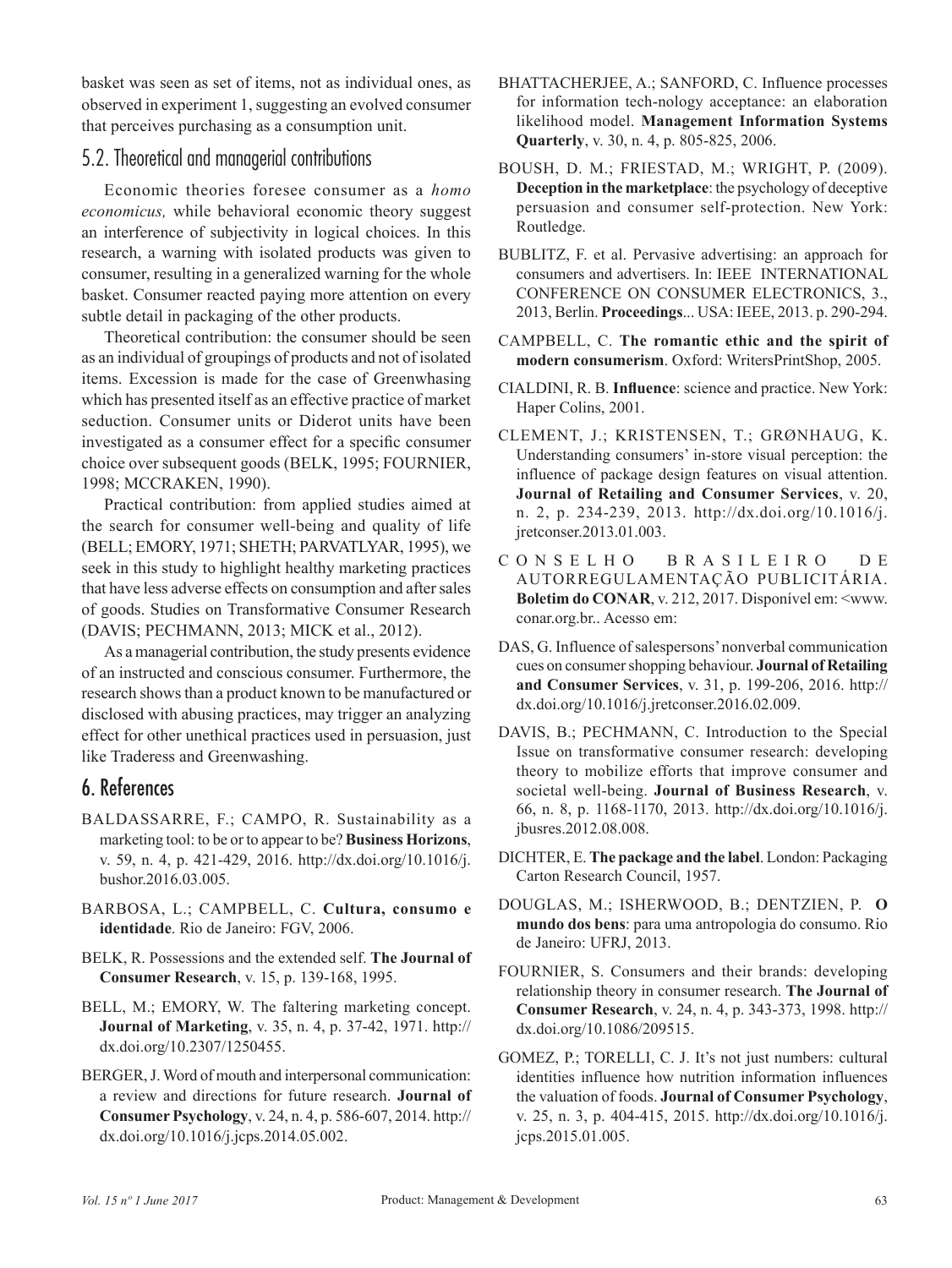HANSEN, U. Verpackung und konsumentenverhalten (packaging and consumer attitudes). **Journal of Marketing Management**, v. 8, n. 1, p. 5-12, 1986.

KAPTEIN, M.; ECKLES, D. Heterogeneity in the effects of online persuasion. **Journal of Interactive Marketing**, v. 26, n. 3, p. 176-188, 2012. [http://dx.doi.org/10.1016/j.](http://dx.doi.org/10.1016/j.intmar.2012.02.002) [intmar.2012.02.002](http://dx.doi.org/10.1016/j.intmar.2012.02.002).

KETELAAR, P. E. et al. The success of viral ads: social and attitudinal predictors of consumer pass-on behavior on social network sites. **Journal of Business Research**, v. 69, n. 7, p. 2603-2613, 2016. [http://dx.doi.org/10.1016/j.](http://dx.doi.org/10.1016/j.jbusres.2015.10.151) [jbusres.2015.10.151.](http://dx.doi.org/10.1016/j.jbusres.2015.10.151)

KLUCHAREV, V.; SMIDTS, A.; FERNÁNDEZ, G. Brain mechanisms of persuasion: how 'expert power'modulates memory and attitudes. **Social Cognitive and Affective Neuroscience**, v. 3, n. 4, p. 353-366, 2008[. PMid:19015077.](http://www.ncbi.nlm.nih.gov/entrez/query.fcgi?cmd=Retrieve&db=PubMed&list_uids=19015077&dopt=Abstract) <http://dx.doi.org/10.1093/scan/nsn022>.

KUKAR-KINNEY, M.; SCHEINBAUM, A. C.; SCHAEFERS, T. Compulsive buying in online daily deal settings: an investigation of motivations and contextual elements. **Journal of Business Research**, v. 69, n. 2, p. 691-699, 2016. <http://dx.doi.org/10.1016/j.jbusres.2015.08.021>.

KUPOR, D. M.; TORMALA, Z. L.; NORTON, M. I. The allure of unknown outcomes: exploring the role of uncertainty in the preference for potential. **Journal of Experimental Social Psychology**, v. 55, p. 210-216, 2014. [http://dx.doi.](http://dx.doi.org/10.1016/j.jesp.2014.07.004) [org/10.1016/j.jesp.2014.07.004](http://dx.doi.org/10.1016/j.jesp.2014.07.004).

LE ROUX, A.; BOBRIE, F.; THÉBAULT, M. A typology of brand counterfeiting and imitation based on a semiotic approach. **Journal of Business Research**, v. 69, n. 1, p. 349- 356, 2016. [http://dx.doi.org/10.1016/j.jbusres.2015.08.007.](http://dx.doi.org/10.1016/j.jbusres.2015.08.007)

LEWIS, M. **Understanding brands**. London: Kogan Page, 1991.

LUEDICKE, C. J.; THOMPSON, M.; GIESLER, M. Consumer identity work as moral protagonism: How myth and ideology animate a brand-mediated moral conflict. **The Journal of Consumer Research**, v. 36, n. 6, p. 1016-1032, 2010. [http://dx.doi.org/10.1086/644761.](http://dx.doi.org/10.1086/644761)

MAHONEY, L. S. et al. A research note on standalone corporate social responsibility reports: signaling or greenwashing? **Critical Perspectives on Accounting**, v. 24, n. 4, p. 350- 359, 2013. [http://dx.doi.org/10.1016/j.cpa.2012.09.008.](http://dx.doi.org/10.1016/j.cpa.2012.09.008)

MARTINHO, G. et al. Factors affecting consumers' choices concerning sustainable packaging during product purchase and recycling. **Resources, Conservation and Recycling**, v. 103, p. 58-68, 2015. [http://dx.doi.org/10.1016/j.](http://dx.doi.org/10.1016/j.resconrec.2015.07.012) [resconrec.2015.07.012.](http://dx.doi.org/10.1016/j.resconrec.2015.07.012)

MCCRAKEN, G. D. **Culture and consumption**: new approaches to the symbolic character of consumer goods and activities. Indiana: Indiana University Press, 1990.

MICK, D. G. et al. **Transformative consumer research for personal and collective well-being**. New York: Routledge, 2012.

MILLER, D. **A theory of shopping**. John Wiley & Sons, 2013.

MODIC, D. **Willing to be scammed**: how self-control impacts Internet scam. Exeter: University of Exeter, 2013.

MODIC, D.; ANDERSON, R. Reading this may harm your computer: the psychology of malware warnings. **Computers in Human Behavior**, v. 41, p. 71-79, 2014. [http://dx.doi.](http://dx.doi.org/10.1016/j.chb.2014.09.014) [org/10.1016/j.chb.2014.09.014](http://dx.doi.org/10.1016/j.chb.2014.09.014).

MODIC, D.; LEA, S. E. G. (2013). Scam Compliance and the Psychology of Persuasion. **Social Sciences Research Network**. In press.

MOWEN, J. C.; MINOR, M. S. **Consumer behavior**: a framework. Upper Saddle River: Prentice-Hall, 2003.

PARSONS, T. On the concept of influence. **Public Opinion Quarterly**, v. 27, n. 1, p. 37-62, 1963. [http://dx.doi.](http://dx.doi.org/10.1086/267148) [org/10.1086/267148](http://dx.doi.org/10.1086/267148).

PASCAL, B. De l'esprit géométrique. In: CLAIR, A. (Ed.). **Ecrits sur la Grace et autres textes**. Paris: Flammarion, 1985.

PERLOFF, R. M. **The dynamics of persuasion**: communication and attitudes in the twenty-first century. Routledge, 2010.

PERUZZOLO, A. C. Persuasão, erotismo e sedução. **Comunicação Mídia e Consumo**, v. 7, n. 20, p. 317-334, 2011.

PILDITCH, J. Packaging for profits: a perfectly sound product idea can be sidelined by attractive but impractical packaging. **American Demographics**, v. 33, 1961.

PRATKANIS, A. R. (Ed.). **The science of social influence**: advances and future progress. Psychology Press, 2011.

REICH, T.; TORMALA, Z. L. When contradictions foster persuasion: an attributional perspective. **Journal of Experimental Social Psychology**, v. 49, n. 3, p. 426-439, 2013. [http://dx.doi.org/10.1016/j.jesp.2013.01.004.](http://dx.doi.org/10.1016/j.jesp.2013.01.004)

SHETH, J. N.; PARVATLYAR, A. Relationship marketing in consumer markets: antecedents and consequences. **Journal of the Academy of Marketing Science**, v. 23, n. 4, p. 255- 271, 1995. [http://dx.doi.org/10.1177/009207039502300405.](http://dx.doi.org/10.1177/009207039502300405)

SIDMAN, M. **Coercion and its fallout**. Boston, 1989.

SILVA, A. R. et al. Impact of sustainability labeling in the perception of sensory quality and purchase intention of chocolate consumers. **Journal of Cleaner Production**, v. 141, p. 11-21, 2017. [http://dx.doi.org/10.1016/j.](http://dx.doi.org/10.1016/j.jclepro.2016.09.024) [jclepro.2016.09.024](http://dx.doi.org/10.1016/j.jclepro.2016.09.024).

SIMMONDS, G.; SPENCE, C. Thinking inside the box: How seeing products on, or through, the packaging influences consumer perceptions and purchase behaviour. **Food Quality and Preference**, 2016.